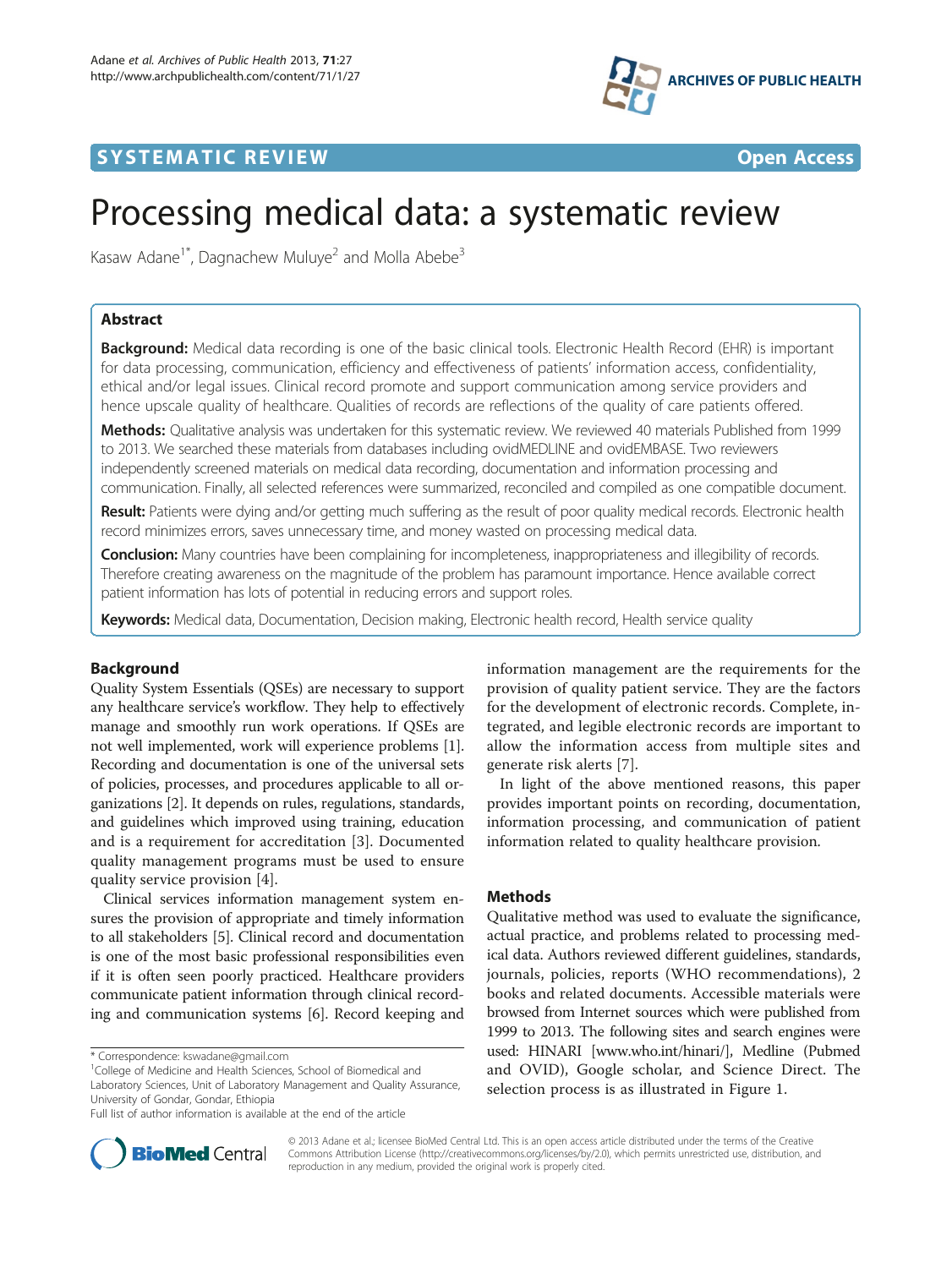<span id="page-1-0"></span>

## Medical record and documentation

Revised health service processes and procedures can be implemented to improve providers' performance [\[8](#page-5-0)]. This provides essential information for employees [\[9,10\]](#page-5-0). Therefore, well-trained health professionals, high quality facility, equipment, and good record keeping systems are important for health institutions like hospitals. Patient records and registers must be kept confidential and protected. It saves time as well as increases the chance of getting the required data [\[11\]](#page-5-0).

Reporting clinical data is a pillar for international ethical, scientific, and standardized clinical practice. Compliance with this standard provides public assurance being consistent with the principles developed by the Declaration of Helsinki, and that the clinical trial data credibility [\[12](#page-5-0)]. Patient records provide continuous information about patients' medical treatment [[13\]](#page-5-0). They are essential for the patients' present and future healthcare decision making. Hence, record officers and clerks who generate and process medical data should have sufficient and basic education to spell patient names as well as other related files accurately and correctly [[14\]](#page-5-0).

The input data is processed into output information by the information system [\[15\]](#page-5-0). High standard healthcare can be ensured by the quality of the data entered the system. This has an important impact on government budget to sustain health service provision [[9\]](#page-5-0). Therefore, accurate and relevant information becomes vital in assisting governments' decision making regarding service quality [[16](#page-5-0)]. Subsequently, these record systems need to be stored in a manner that maintains integrity; and secures information confidentiality [\[6](#page-4-0)].

Information systems include manual and computerized data Technologies. But, the current paper-based record system is inadequate in terms of documentation, disruption, and substantial delay in the healthcare services. Advanced information technologies, on the hand, provide clinicians with real-time information access [\[17\]](#page-5-0). Accurate, relevant and structured information is capable of promoting excellent clinical care, measuring efficiency of treatment, and facilitating the interaction of healthcare professionals [[9\]](#page-5-0).

According to Clinical Laboratory Standard Institute (CLSI), guidelines should be reviewed at least annually in order to ensure appropriate processes and competence. A quality manager is responsibility for ensuring, controlling, and maintaining evidence for effective operation [[18](#page-5-0)]. Records need to be stored so as to maintain integrity, protect accessibility, and facilitate data retrieval system [[8](#page-5-0)]. Therefore, the implementation of security mechanisms as a highly dynamic procedure must be handled far outside the end-users' view on domain-specific use cases [[19](#page-5-0)].

### Electronic Health Record (EHR)

Electronic Health Record (EHR) captures, transmits, receives, stores, retrieves, links, and manipulates multimedia in providing health-related services [\[20\]](#page-5-0). EHR facilitates the communication of patient information among different professionals [[21](#page-5-0)]. These support tools potentially reduce memory strains of clinicians and improve efficiency and effectiveness in healthcare quality improvement [\[22\]](#page-5-0). The accessible patient information has tremendous potential to reduce errors, and support functions. As it is depicted in Table [1](#page-2-0) below, these roles or functions include: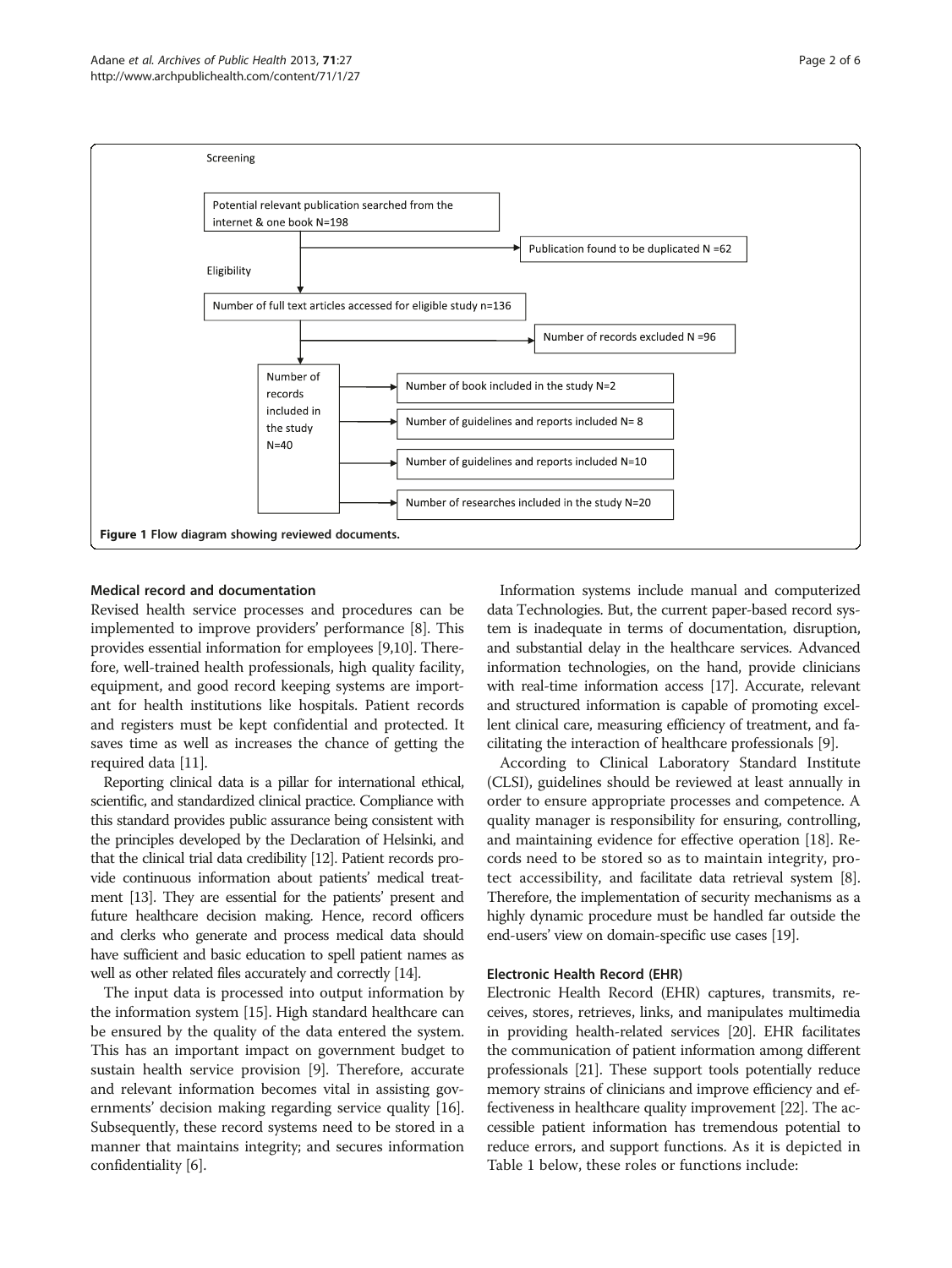<span id="page-2-0"></span>Table 1 Expected electronic health record tasks

| Key tasks                   | Electronic health record role                              |                                                             |                                                            |                                                            |
|-----------------------------|------------------------------------------------------------|-------------------------------------------------------------|------------------------------------------------------------|------------------------------------------------------------|
|                             | Memory                                                     | Computation                                                 | <b>Decision support</b>                                    | <b>Collaboration</b>                                       |
| Review Patient History      | Display available Patient<br>History & demographics        | Provide contextual view<br>of overall patient health        | Recommend care based on<br>patient characteristics         | Incorporate information from<br>outside sources            |
| Conduct pt Assessment       | Prompt for required<br>information                         | Compute statistics                                          | Action oriented clinical<br>remainders                     | Coordinate across multiple<br>providers                    |
| Determine clinical decision | Relate assessment to<br>patient history                    | Display trends, reference<br>ranges                         | Support based on research<br>& recommendations             | Staff views or instructions                                |
| Develop Treatment Plan      | Standard of care, care plans,<br>evidence based quidelines | Apply standards of care based<br>on patient characteristics | Evidence based care adjusted<br>by patent characteristics. | Patient Summary educational<br>tools                       |
| Order additional service    | Review previous services                                   | Determine appropriate<br>provider                           | Alignment with insurance<br>requirements                   | Create referral facility provider<br>communication         |
| Prescribe medications       | Medication history allergies,<br>formulary                 | Dose calculation                                            | Instructions, contraindication,<br>effectiveness           | Patient instructions side effects<br>and warnings          |
| Document Visit              | Diagnosis and treatment<br>codes                           | Prompts/automatic<br>population                             | Insurance guidelines                                       | Patient education, coordination<br>with multiple providers |

Source: Armijo et al., [\[22](#page-5-0)].

Memory aid: Reduces the information need to rely on mental memory to complete a task.

Computational aid: Reduces the need to mentally compare or analyze information.

Decision Support aid: Enhance and integrate

information from sources to make decisions.

Collaboration aid which: Enhances information communication among providers and patients.

EHR holds great promise and success in improving safety, efficiency, timeliness and quality of healthcare with special emphasis is given to interface support tools and secured confidentiality [\[23](#page-5-0)].

The quality of records generated and maintained is a reflection of the quality of the healthcare provided. Record management as well as accountability is therefore the cornerstone of good clinical practices. This alerts healthcare providers to prepare and make explicit rationale for decisions making and justify service in the context of evidence-based practices [\[24\]](#page-5-0).

Computerized documentation may improve or worsen information availability. It could lead to less reliable and less trustworthy documentation than the former paper notes. All responsible groups are expressing their worry about the risk of careless copying and pasting of texts which is less trusted. Moreover, clinicians experience pressure from their stakeholders to document the services provided related to reimbursement. However, there were problems related to disorganized processes of simple insertion laboratory results, vitals, medication lists, and problem lists that could be misleading [\[25](#page-5-0)].

## Research findings on record and documentation of patient data

In the United States medical error results in 44,000 to 98,000 unnecessary deaths and 1,000,000 excess injuries

per year. Rate of error often increases when inexperienced clinicians introduce new procedures. It had more severe impact associated to extremes of age, complex care, and prolonged hospital stay [\[26\]](#page-5-0).

Sixty five (3.5%) of 1,934 prescribed agents, Swiss University Hospitals, have committed medical errors. Forty three percent of patient charts showed at least one error. Prescribing errors were found 39 times (37%), transcription errors 56 times (53%), and administration documentation errors 10 times (10%). The handwriting readability was rated as good in 2%, moderate in 42%, bad in 52%, and unreadable in 4%. Higher incidence of documentation error was revealed in the traditional handwritten prescription process. Most errors occurred when prescriptions were transcribed into the patients' chart. The readability of the handwritten prescriptions was generally bad. Replacing the traditional handwritten documentation process with information technology could potentially improve safety in medication process [\[27](#page-5-0)].

Over 14,000 external laboratory results of 128 patients for liver transplant were received from 85 facilities and added to the interfaced EHR at Intermountain HealthCare Center in 2004. It demands regulatory, logistic, economic, and data quality concerns of stakeholders. Coded laboratory data stored in an EHR had several advantages. First, data are accessible from inpatient and remote locations. Secondly, the EHR is permanent and access can be audited. Thirdly, data can be arranged in different views. Finally, electronic information can drive decision support applications [\[28\]](#page-5-0).

Medical laboratory accreditation schemes assess laboratories meeting accepted standards and providing external validation that ensure the clients accurate, traceable and reproducible services. Well-functioning quality management system, high technical competence, timely and customer-focused services are crucial concerns of accredited laboratories. It demands leadership, time, attention,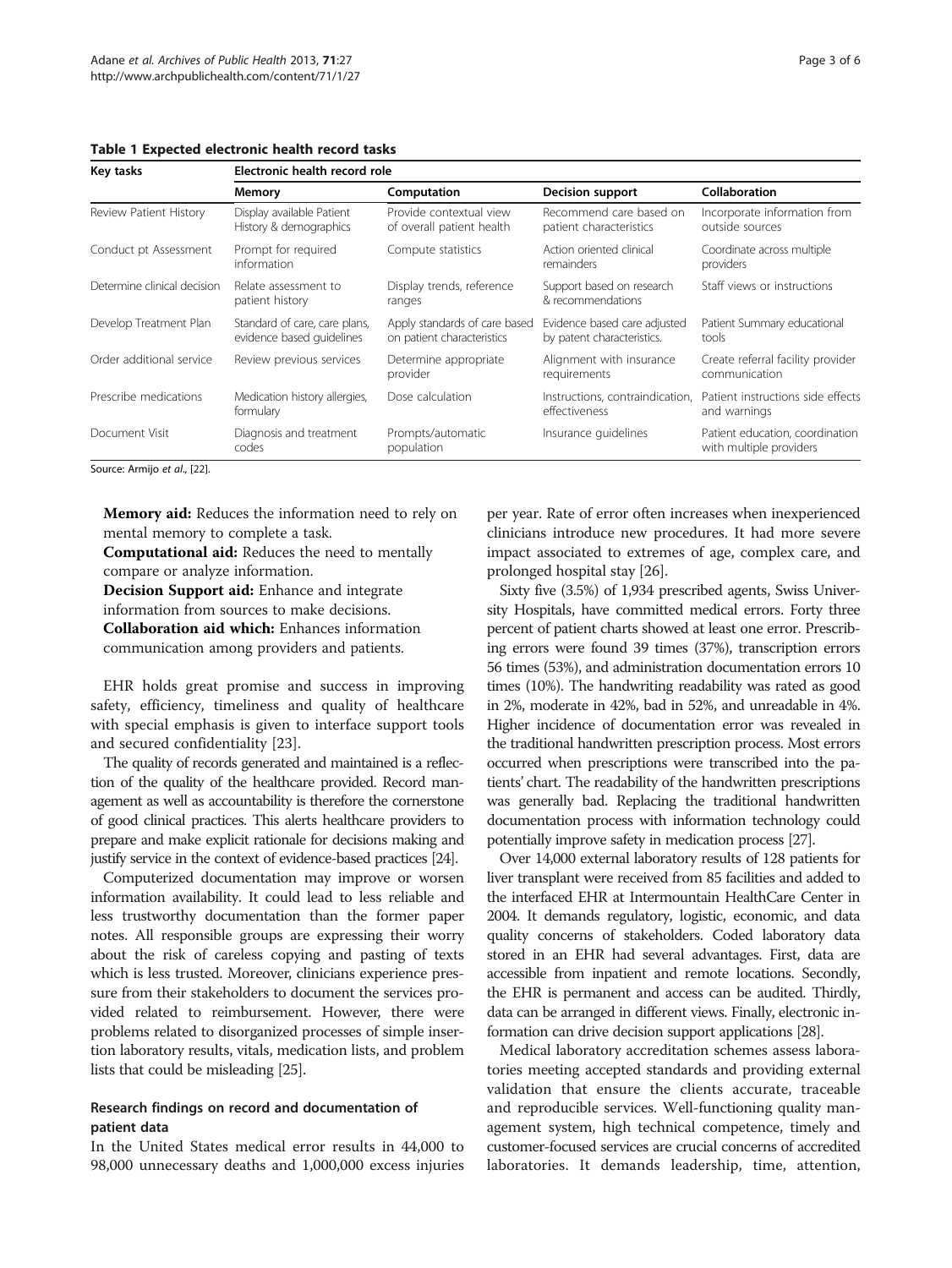resources, and continuous commitment to the evaluation and improvement of the processes [[29\]](#page-5-0).

In Brigham Women's Hospital 100,000 patients data were successfully acquired. The dataset included 272,749 coded problems, 442,658 coded medications and 11,801,068 coded laboratory results from the EHR system. There were 1756 unique coded problems, 2128 unique medications and 1341 unique coded laboratory results. The dataset programs were run approximately within 9 minutes to the actual analysis step which was very short [[30\]](#page-5-0).

Since March 2006, 29,944 smear microscopy, 31,797 culture and 7,675 drug susceptibility test results have been entered into EHR system. Over 99% of these results have been online accessed by the health centers. This ensured high user satisfaction, heavy use and the expansion of e-Chasqui to additional institutions. EHR provided the service network of institutions and enabled medical care for over 3.1 million people [\[31\]](#page-5-0).

The study conducted in Sweden showed that the average work time of 50% of the medical staff in western hospitals was spent in searching, registering, and reproducing patient information. They were also spending much money for information processing. Approximately 20% of work time is spent for searching earlier information. The study was also showed more than 10% of laboratory results never reach the responsible ward doctor. Therefore, the implementation of better information system can realize tremendous benefits for all concerned bodies. It decreases the non productive work time of patients by shortening the time on treatment and providing quality healthcare services [[32\]](#page-5-0).

Designing and developing hospital information system is an important indicator of quality. Hence, system designing have to consider feasibility, flexibility, robustness, scalability and maintenance which are the basic design principles of system integration [[33\]](#page-5-0). In America, unless otherwise provided by law, all patient records must be retained for at least six years [[34](#page-5-0)]. Widespread adoption of Electronic Medical Record (EMR) system model is safe and eventually could save more than \$81 billion annually. This enabled prevention and management of chronic disease and other social benefits. EMR systems could produce savings of \$142–\$371 billion [[35\]](#page-5-0).

A study done in Iran on 300 patient charts showed quality problems in all of them. Interviewed physicians and nurses responded poor hand writing, missing of sheets and incomplete documentation were the major problems of the Paper Based Medical Records (PBMR). Sixty percent of physicians and eighty percent of the nurses believed retrieving of patient information from PBMR was difficult. Ninety percent of the interviewed physicians and most of nurses considered poor hand writing as the main problem of PBMR. More errors related to poor hand writing were committed by physicians than nurses. Nurses believed that most of their working hours were spent on documentation tasks [\[36](#page-5-0)].

## Result

E-health is an emerging information and communication technology used to improve the quality of healthcare delivery. Reliable and effective information communication is crucial element in public health practices. The use of appropriate technologies can increase the quality of information and facilitate communication [[37\]](#page-5-0). Therefore, information processing and transmission of knowledge by electronic means is possible through Information Communication Technology (ICT). It enables processing and transmission of information and sharing of knowledge by electronic means [[38](#page-5-0)]. WHO also describes health telematics as a composite term for health-related activities, services and systems like teleconsultation, telediagnosis, remote second opinion, teleradiology, telesurgery, telecare, teleducation and teletraining [[38](#page-5-0),[39](#page-5-0)].

Online access to patient clinical records from pocket and hand-held or tablet computers will be as useful tool for healthcare. Some of the advantages are better information accessibility, confidentiality, quality improvement and data homogenization. Integrated scientific information system help doctors' in decision making, minimize the mistakes and to increase the patient safety [\[40\]](#page-5-0).

### **Discussion**

Health service provision is a team work. There must be a system to communicate patient information among health professionals and non-professionals involved in different activities of the service delivery processes. Quality management system essentials are common for any kind of work operations [\[1](#page-4-0)]. Document and record is one of the 12 QSEs which is important for a smooth running of patient service provision activities [[1,](#page-4-0)[19\]](#page-5-0). Therefore, quality of data is crucial for patient care and monitoring the performance of health service and employees [\[9](#page-5-0)]. Quality medical record ensures the extent of stable process of the hospital administration [[11](#page-5-0)]. Clinical record facilitates communication among service providers and hence supports quality of healthcare [[6\]](#page-4-0). Government officials use patient related information for resource allocation, planning, budgeting and other required decisions [[16](#page-5-0)]. It is also an accreditation requirement to have well established documentation and reporting [\[3](#page-4-0),[5,](#page-4-0)[18,30](#page-5-0)].

Quality depends on regulations, standards, guidelines, training and education and accreditation [\[4](#page-4-0)]. Health service professionals like nurses and midwives must practice explicit rationale to make and justify decision in the context of legislation, professional standards and guidelines [[24](#page-5-0)].

Record provides evidence based patient care [\[22\]](#page-5-0), hospital accountability [\[11\]](#page-5-0), compliance to guideline [[18](#page-5-0)] and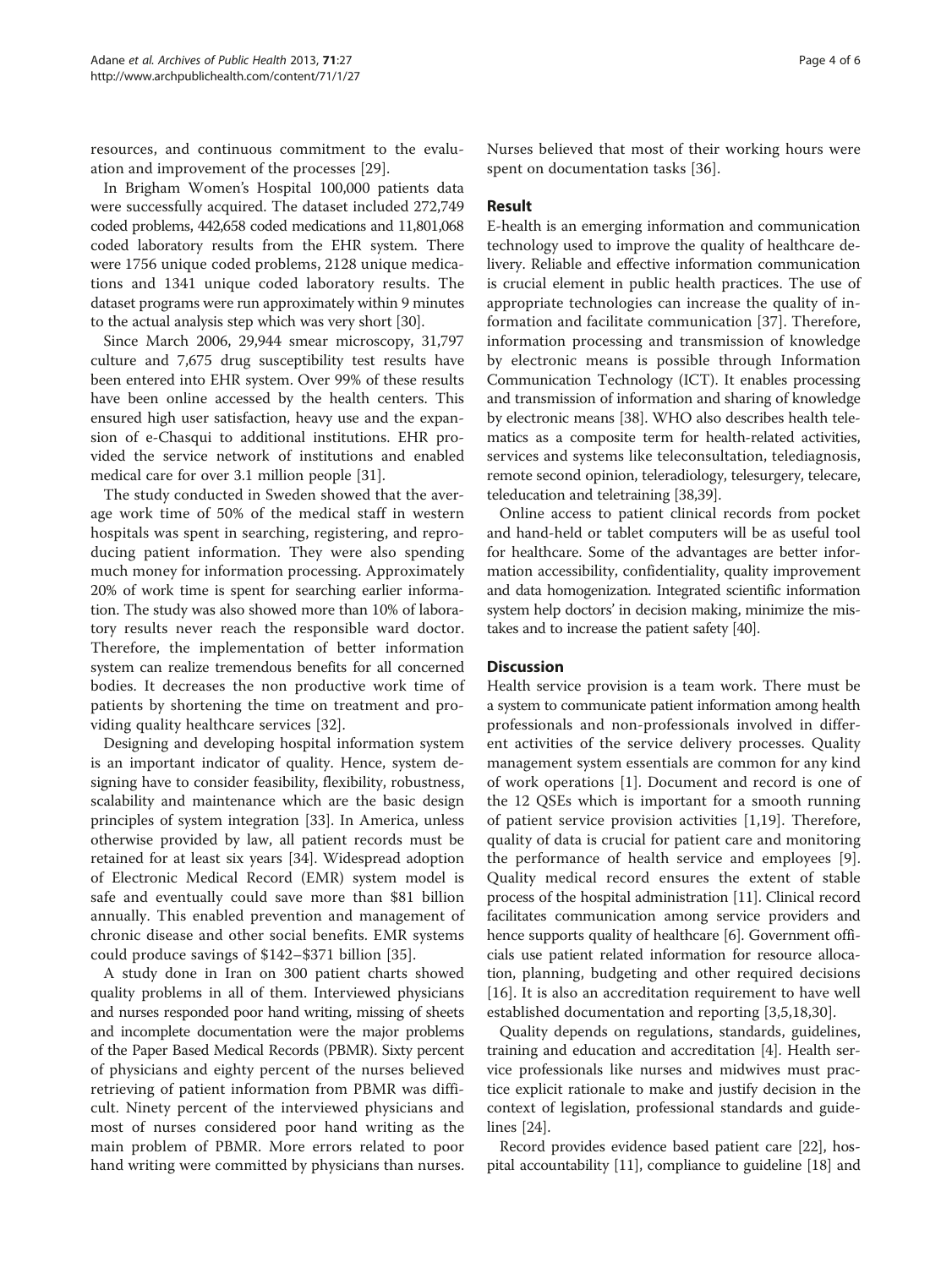<span id="page-4-0"></span>support to clinical decision making [[22](#page-5-0)]. EHR holds great success promises and improves the quality and efficiency of health care [[22](#page-5-0)]. Coded laboratory data stored in an EHR are accessible from inpatient and remote locations [[28](#page-5-0)]. Replacing traditional paper based documentation with information technology could potentially improve safety in the medication process [[27,36](#page-5-0)]. Averagely, western world hospital medical staffs spend 50% of their work time in searching, registering and reproducing information. They are spending much money for information processing. Approximately 20% of work time is spent for searching earlier information. In addition, more than 10% of laboratory results never reach the responsible ward doctor [\[33\]](#page-5-0).

A study in Sweden estimated potential saving because of widespread adoption of EMR systems. An effective EMR implementation and networking could eventually save more than \$81 billion annually. The adoption of interoperable EMR systems could produce efficiency and safety savings of \$142–\$371 billion [[37](#page-5-0)].

ICT is increasingly used to enable healthcare accessibility in remote locations where distance and time is a factor. It increases the quality of healthcare services [[38,39\]](#page-5-0). Healthcare professionals exchange vital information using ICT. Exchange of patient clinical record from pocket and hand held tablet computer through online access is useful and valuable for information delivery. However, internet development could present new threat, risks and challenges [\[19\]](#page-5-0). Computerized documentation might both improve and worsen information availability. Therefore, the implementation of security mechanisms in a rather highly dynamic environment alerts a stable, security services through ICT [[25](#page-5-0)].

The delivery of remote healthcare, telemedicine as well the eHealth and newly created Telehealth, that covers almost all aspects of remote Health, is developing almost everywhere. It crosses borders, long distances, cultures, languages, formats, and makes medicine and health care so close to the patients and health professionals as never before. Each national telemedically oriented community chooses its own way to enter and forward telemedicine projects, advancing international knowledge about its applicability, opportunities, possibilities and obstacles and barriers, as well [\[39](#page-5-0)].

Real time access of patient clinical record using mobile telephones is very important to make timely decisions. Special design consideration should be given to the processing power and physical constraints of the pocket or hand-held devices [[40](#page-5-0)].

## Conclusion

Health service provision involves multi-professionals. As a team work approach, well established and standardized communication system is mandatory to ensure quality service. Therefore, integrating ICT in healthcare communication system is important for the advancement of quality service. Traditional paper based information communication system has mainly failure costs related to time and quality issues. Employing well designed, secured, user friendly and institutional customizable dynamic information communication mechanisms are important in

the competitive, customer centered and highly interactive world. Medical data recording and documentation is a worldwide problem. Many countries have been complaining about incompleteness, suitability and illegibility in recording. As the result patients are dying and/or getting many sufferings due to medical errors.

Access of patient data/information through advanced technology avoids barrier to service provision. The government and health institutions could provide necessary training on data recording, documentation, information processing and communication. Managers should supervise the quality of data, give and/or take moral, ethical, professional and legal responsibilities regarding data completeness, timeliness and correctness.

#### Abbreviations

CLSI: Clinical Laboratory Standard Institute; EMR: Electronic Medical Record; ICT: Information Communication Technology; LIS: Laboratory information system; NCCLS: National clinical chemistry laboratory standards; QSE: Quality System Essential; USA: United States of America; PBMR: Paper-based medical records; WHO: World Health Organization.

#### Competing interests

The authors declare that they have no competing interests.

#### Authors' contributions

KA; reviewed journals, prepared draft manuscript, finalizing and communication for publication. DM; reviewed journals, drafting the manuscript. MA; Reviewed journals prepared and revised the manuscript. All authors read and approved the final manuscript.

#### Author details

<sup>1</sup>College of Medicine and Health Sciences, School of Biomedical and Laboratory Sciences, Unit of Laboratory Management and Quality Assurance, University of Gondar, Gondar, Ethiopia. <sup>2</sup> Department of Medical Microbiology, College of Medicine and Health Sciences, School of Biomedical and Laboratory Sciences, University of Gondar, Gondar, Ethiopia. <sup>3</sup>Department of Clinical Chemistry, College of Medicine and Health Sciences School of Biomedical and Laboratory Sciences, University of Gondar, Gondar, Ethiopia.

#### Received: 30 April 2013 Accepted: 2 October 2013 Published: 9 October 2013

#### References

- 1. NCCLS: A Quality Management System Model for Health Care; Approved Guideline-Second Edition, NCCLS document HS1- A2, vol. 45. USA: NCCLS; 2004. 2. CLSI: Laboratory Documents: Development and control; Approved Guideline.
- Fifthth edition. USA: CLSI document GP2-A5, CLSI; 2009:22.
- 3. Lange D: Digital Pathology: A Regulatory Overview. Labmed 2011, 42:587-591.
- 4. Woodcock S, Fine G, McClure K, Unger B, Rizzo P: The Role of Standards and Training in Preparing for Accreditation, Kigali Conference / Preparing for Accreditation. Am J Clin Pathol 2010, 134:388–392.
- 5. Stewart R: Healthcare clinical documentation-putting the house in order. Canada: Marsh & McLennan Companies; 2007.
- 6. NCCLS: Continuous Quality Improvement: Integrating Five Key Quality System Components; Approved Guideline—Second Edition: NCCLS document GP22-A2, vol. 24. USA: NCCLS; 2004.